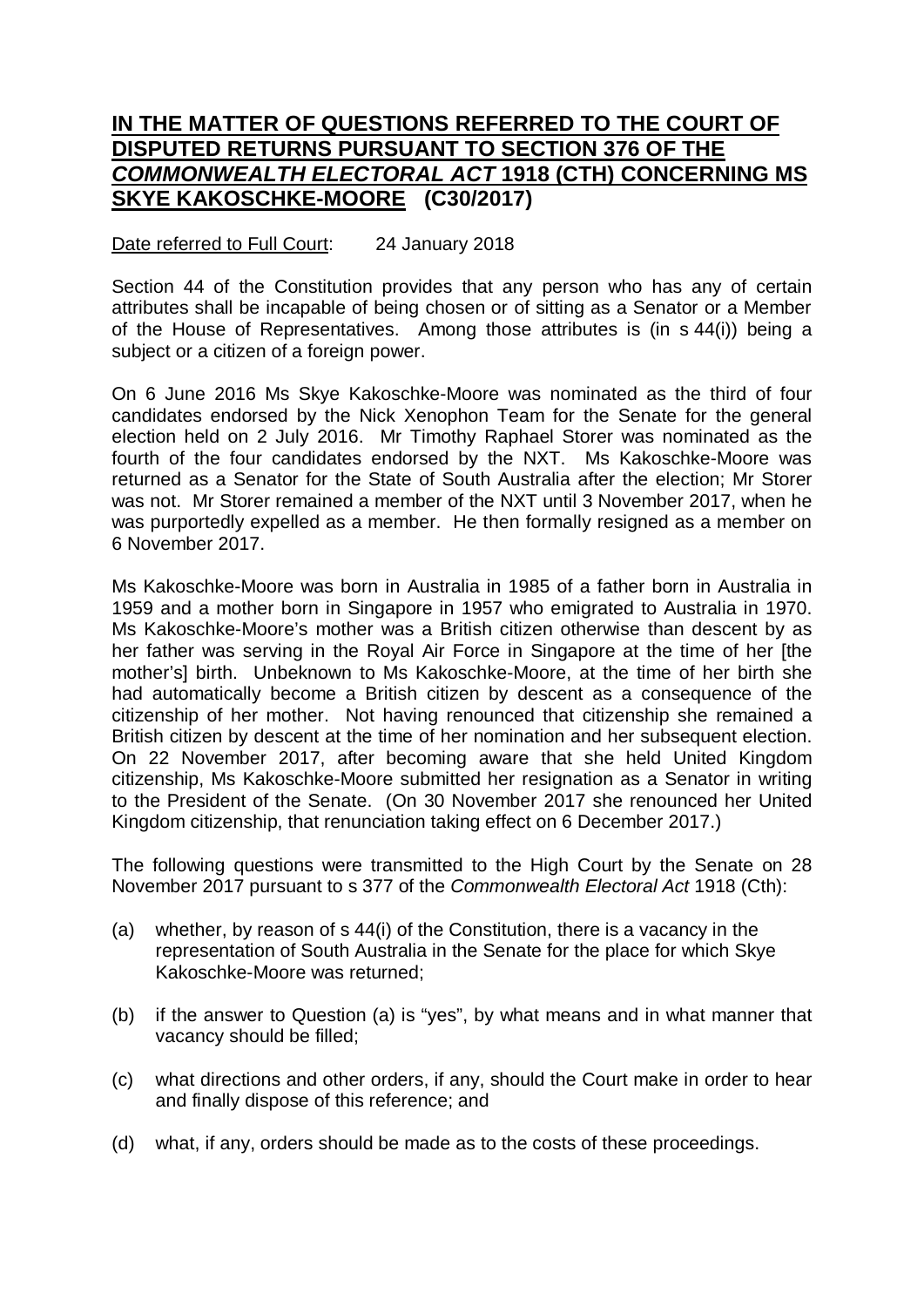On 29 November 2017 the High Court published a notice advising that it would sit as the Court of Disputed Returns on 8 December 2017 for the purpose of giving directions as to the hearing and determination of the questions referred by the Senate. The notice invited any person who desired to place any evidence before, or make any submission to, the Court to apply setting out their reasons by 6 December 2017. Submissions were received from five applicants.

On 8 December 2017 Justice Nettle, sitting as the Court of Disputed Returns, considered those submissions and made orders that three of the five applicants be entitled to be heard and be deemed to be parties to the reference under s 378 of the *Commonwealth Electoral Act* 1918 (Cth), namely the Attorney-General of the Commonwealth ("the Attorney-General"), Ms Kakoschke-Moore and Mr Timothy Raphael Storer. Mr Storer was found to be a person interested on the basis that he had polled the highest number of votes after Senator Xenophon (as he then was) on the NXT 'ticket' but was not elected and may be found entitled to be elected in Ms Kakoschke-Moore's place on a special count. Justice Nettle also made an order that the Commonwealth pay the costs of Ms Kakoschke-Moore and Mr Storer of the proceedings.

On 24 January 2018 Justice Nettle answered the first question transmitted by the Senate as follows:

There is a vacancy, by reason of s 44(i) of the Constitution, in the representation of South Australia in the Senate for the place for which Ms Skye Kakoschke-Moore was returned.

The following questions were then reserved for the consideration of the Full Court pursuant to s 18 of the *Judiciary Act*:

- i. Should the vacancy… be filled by a special count of the votes cast at the poll on 2 July 2016 or by some other, and if so what, method?
- ii. Notwithstanding that until 6 December 2017 Ms Kakoschke-Moore was a British citizen…does the fact that she renounced that citizenship …render her capable of being chosen to fill the vacancy by means of such a special count?
- iii. If the vacancy is to be filled by such a special count… should Mr Storer be excluded by reason that… he ceased to be a member of the NXT on 6 November 2017?

A Notice of a Constitutional Matter has been filed by the Attorney-General.

Ms Kakoschke-Moore submits that there is nothing in the Constitution that expressly renders a person, who is an Australian citizen, ineligible to fill a vacancy created in the Senate even if the vacancy was caused by that person's earlier disability to be chosen. She says that the question is whether now that she is only an Australian citizen, she is, at this time, still necessarily precluded from filling the vacancy resulting from her earlier disqualification (or indeed, from her resignation). Therefore the vacancy should be filled by a special count conducted on the basis that Ms Kakoschke-Moore is not incapable of being chosen, or given that such a special